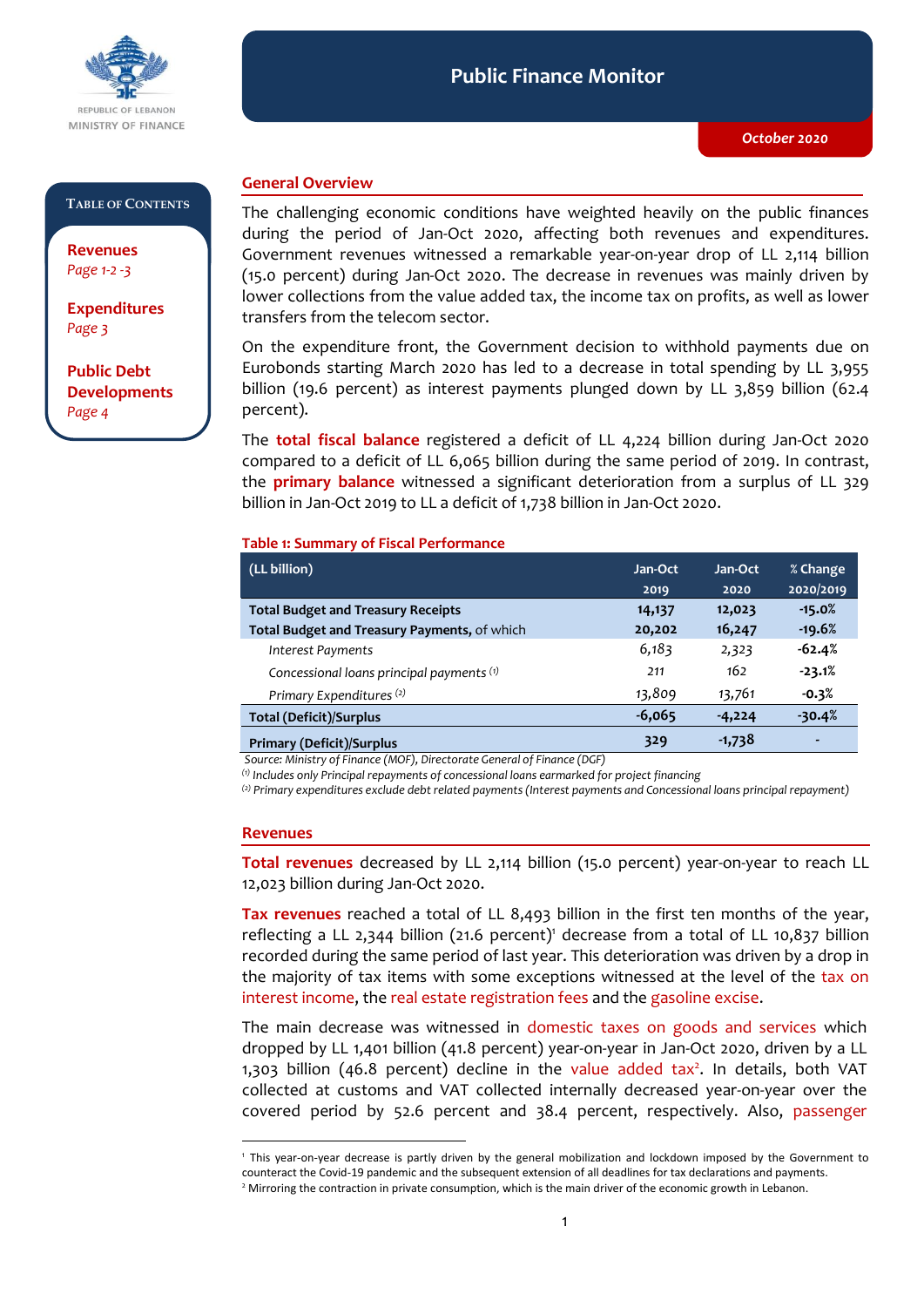

departure tax and private car registration fees decreased by LL 117 billion (67.7 percent) and LL 57 billion (34.9 percent) respectively during Jan-Oct 2020. These drops were partly couterbalanced by an increase in transfers from the Régie profits which registered LL 268 billion during Jan-Oct 2020 compared to LL 200 billion during the same period of 2019.

Taxes on income, profits and capital gains significantly dropped by LL 760 billion (15.9 percent) year-on-year in Jan-Oct 2020, driven by a drastic year-on-year drop in income tax on profits and income tax on capital gains & dividends by LL 909 billion (68.0 percent) and LL 231 billion (65.6 percent) respectively. Income tax on wages and salaries also decreased by LL 195 billion (23.1 percent). In contrast, taxes on interest income increased significantly by LL 581 billion (26.4 percent) to reach LL 2,787 billion during the mentioned period.

In addition, taxes on international trade dropped by LL 503 billion (32.3 percent) as collections from customs and excises dropped by LL 292 billion (53.4 percent) and LL 212 billion (20.9 percent) respectively. In fact, cars excise were down by LL 156 billion (59.0 percent), owing to a 68.1 percent decrease in the value of imported vehicles. Also, tobacco excise decreased by LL 97 billion (69.5 percent), driven by a 57.6 percent year-on-year decline in the value of tobacco imports. In contrast, gasoline excise increased by LL 45 billion (7.6 percent) as a result of the floor price for gasoline set by the Council of Ministers on March 12, 2020<sup>3</sup> which more than offset the volume effect of gasoline imports witnessing a year-on-year drop of 15.4 percent.

Other tax revenues (namely fiscal stamp fees) decreased by LL 80 billion (17.2 percent) to reach LL 387 billion in Jan-Oct 2020.

In contrast, taxes on property registered a LL 400 billion (57.6 percent) increase in Jan-Oct 2020, mainly as real estate registration fees witnessed a significant year-on-year rise of LL 437 billion (108.0 percent)<sup>4</sup>, of which an increase of LL 72 billion registered between October 2019 and October 2020. This rise came as a result of the increasing appetite for real estate as a safer alternative for bank depositors starting late-2019. This trend regained momentum after the adoption of a 5-step opening plan by the Council of Ministers on 24 April 2020. On the other hand, built property tax dropped by LL 40 billion (19.4 percent).

**Non-tax revenues** declined by LL 451 billion (17.1 percent) to reach LL 2,187 billion during the first ten months of 2020.

Income from Public Institutions and Government properties witnessed a year-on-year drop of LL 323 billion (20.8 percent) over the covered period, as transfers from the Telecom Surplus, property income (namely rent of Rafic Hariri International Airport) and revenues from Casino du Liban declined by LL 287 billion (23.9 percent), LL 54 billion (57.2 percent) and LL 30 billion (29.7 percent), respectively.

Moreover, administrative fees and charges dropped by LL 125 billion (18.1 percent) reaching LL 566 billion over the period under review, due to a decrease in all its subcategories, except for the vehicle control fees which rose by LL 42 billion (21.8 percent). In details, passport fees, administrative charges and permit fees (mostly

-

<sup>3</sup> COM decision #16 dated 12/03/2020 has set a floor price of LL 24,000 for gasoline-98 octanes and LL 23,500 for gasoline-95 octanes, stipulating also that the surplus generated due to the fall in international fuel prices will be considered as an additional revenue under "gasoline excise".

<sup>4</sup> As per the data from the General Directorate of Land Registry and Cadastre, the number of sold properties increased by 53.6 percent during Jan-Oct 2020 while their average price increased by 40.3 percent compared to the same period last year.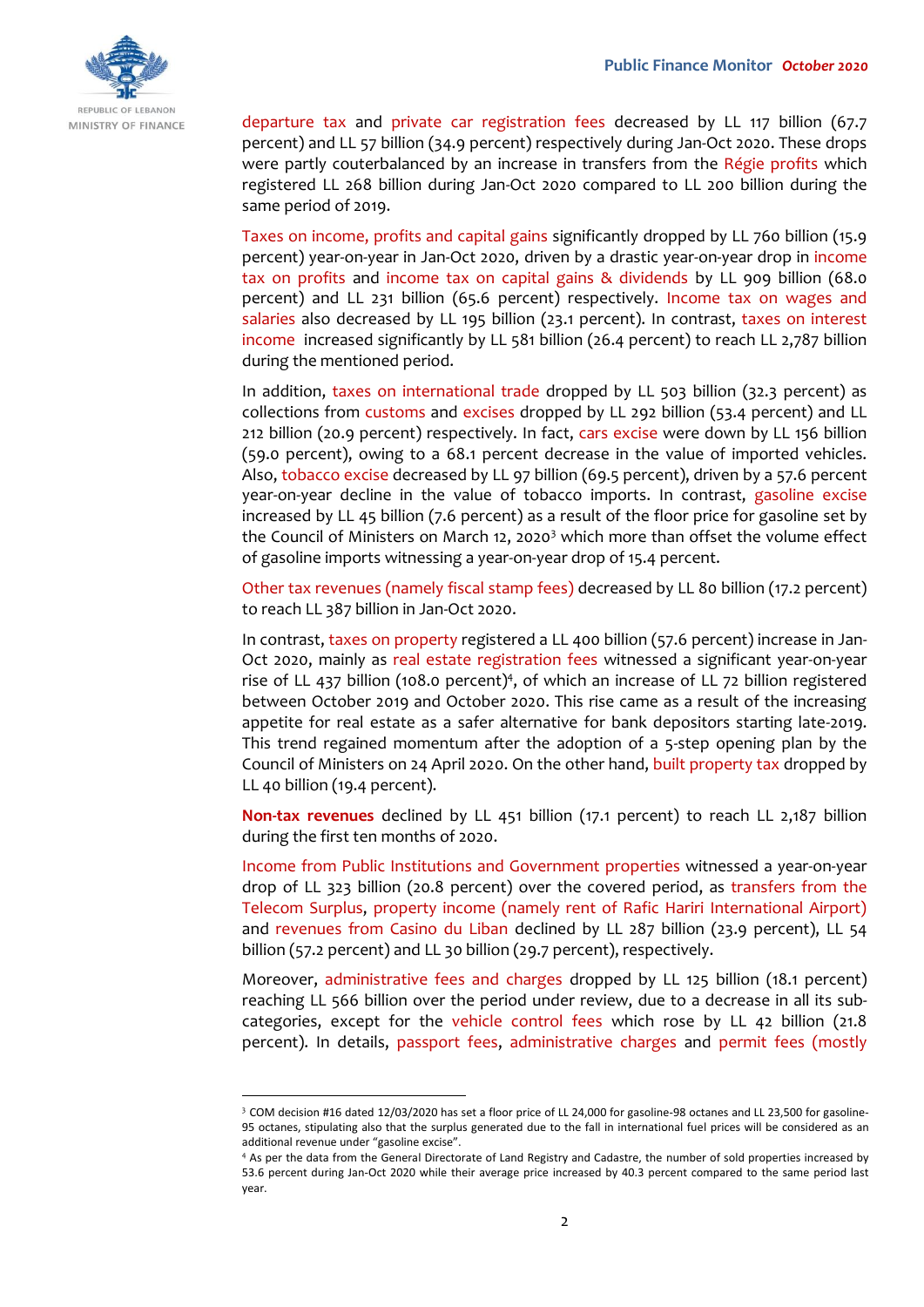

work permit fees) fell by LL 84 billion (38.0 percent), LL 18 billion (52.1 percent) and LL 16 billion (21.0 percent), respectively.

On the other hand, other non-tax revenues (mostly retirement deductibles) increased by LL 65 billion (31.6 percent), as deductibles related to military salaries and retirement<sup>5</sup> generated LL 43 billion during Jan-Oct 2020. In addition, exceptional revenues from the settlement of violations related to maritime properties reached LL 30 billion during Jan-Oct 2020.

**Treasury receipts** witnessed a significant increase of LL 681 billion to reach LL 1,343 billion in Jan-Oct 2020 compared to LL 662 billion during the same period of the 2019<sup>6</sup>. The reason behind this substantial rise was a refund transaction of LL 644 billion executed during the month of April as the deal between the Central Bank and the Ministry of Finance to reverse the coupon payments related to Jan-Mar 2020 materialized. This refund was registered under treasury receipts, and will be used gradually to cover other interest payments due during 2020<sup>7</sup>.

## **Expenditures**

-

**Total expenditures** regressed by LL 3,955 billion (19.6 percent) to reach LL 16,247 billion in Jan-Oct 2020 compared to LL 20,202 billion in Jan-Oct 2019.

**Current primary expenditures**<sup>8</sup> registered a slight decrease of LL 5 billion (0.04 percent) reaching a total of LL 11,363 billion during the first ten months of 2020. In details, some items witnessed a year-on-year increase during the period under consideration, mainly those covering transfers to the Higher Council of Relief, retirement, medicaments and hospitals by LL 325 billion<sup>9</sup>, LL 152 billion, LL 137 billion and LL 77 billion, respectively. These increases were offset by a year-on-year drop in other expenditure items, mainly transfers to Electricité du Liban (EDL) by LL 855 billion (43.4 percent) and end of service compensations by LL 243 billion (38.7 percent).

**Interest payments** dropped by LL 3,859 billion (62.4 percent) in Jan-Oct 2020 as interest payments due on local currency debt decreased significantly by LL 1,827 billion (46.5 percent). Moreover, interest payments on foreign currency debt decreased slightly by LL 28 billion (1.2 percent) over the covered period. **Foreign debt principal repayment** also dropped by LL 49 billion (23.1 percent) to register a total of LL 162 billion during Jan-Oct 2020.

**Capital expenditures** decreased significantly by LL 440 billion (52.9 percent) to reach LL 392 billion in Jan-Oct 2020, mainly as expenses related to maintenance and transfers to CDR dropped by LL 127 billion (51.9 percent) and LL 124 billion (61.2 percent) respectively.

**Treasury expenditures** witnessed an increase of LL 311 billion (22.9 percent) to reach LL 1,670 billion in Jan-Oct 2020. This came despite the drop in payments to municipalities, deposits and VAT refund which shrank by LL 140 billion (19.6 percent), LL 115 billion (46.0 percent) and LL 95 billion (39.7 percent) respectively during the period under consideration.

<sup>5</sup> New deductibles introduced as per 2019 Budget law #144 dated 31 July 2019.

<sup>&</sup>lt;sup>6</sup>It is worth mentioning that treasury receipts are transitory in nature and as such, variations in these collections are usually not reflective of the economic activity.

 $^7$  These payments are classified under other treasury expenditures, resulting in the hike shown in table 5.

<sup>&</sup>lt;sup>8</sup> Current primary expenditures represent current expenditures excluding interest payment and debt service.

<sup>9</sup> This consists of: i) LL 225 billion from treasury advances granted to the Higher Council of Relief dated 2 April 2020 and 8 June 2020 as part of the social safety net targeting the most vulnerable households; it covers a disbursement of an amount of LL 400,000 per household and ii) LL 100 billion of budget transfers to pay those affected by the port of Beirut explosion.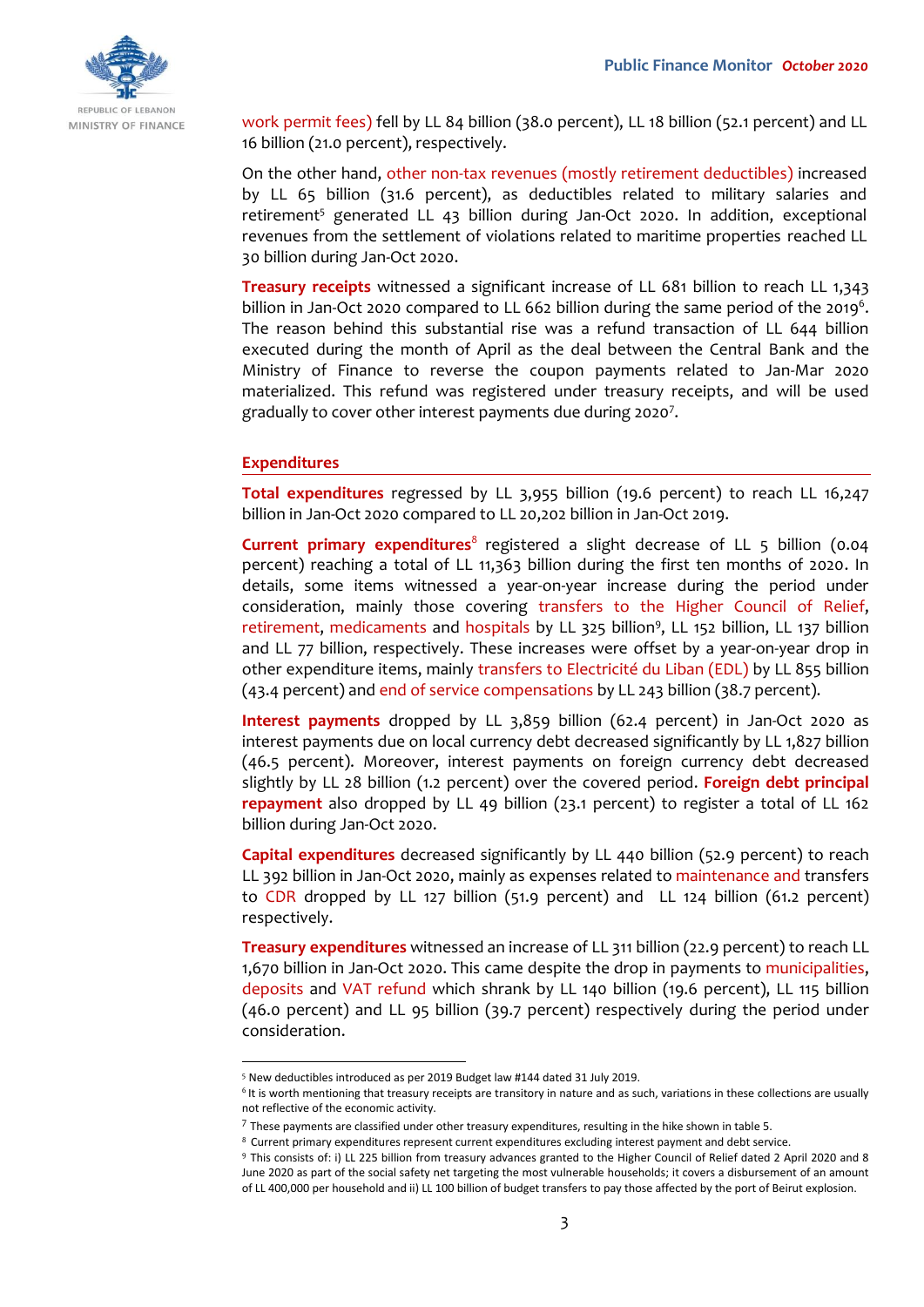

## **Public Debt**

**Gross public debt** stood at LL 143,297 billion by the end of October 2020, increasing by LL 5,147 billion (3.7 percent) from end-2019. On the other hand, net debt rose more rapidly by 5.1 percent to reach LL 128,666 billion as public sector deposits dropped by LL 1,046 billion (6.7 percent) over the period under consideration.

**Local currency debt** increased by LL 2,300 billion (2.6 percent) to register LL 89,579 billion as of end-October 2020, compared to LL 87,279 billion as at end-2019. In details, local currency debt held by the Central Bank increased by LL 3,761 billion (7.4 percent) to reach LL 54,478 billion by the end of October 2020, followed by a smaller rise in other local currency debt holdings with TBs held by public entities increasing by LL 352 billion (3.5 percent) to reach LL 10,320 billion. In contrast, TBs held by commercial banks dropped by LL 1,689 billion (6.7 percent) to reach LL 23,627 billion by the end of October 2020.

The stock of **foreign currency debt** grew by LL 2,847 billion (5.6 percent) to reach LL 53,718 billion at end-Oct 2020. In details, this increase was mainly driven by a LL 2,149 billion of arrears in coupons due to the Government decision to default on Eurobonds, adding to a LL 193 billion of accrued interest in arrears. Also, bilateral, multilateral and foreign private sector loans increased by LL 114 billion, whereas Paris III related debt decreased by LL 75 billion compared to the end of 2019. As for the stock of market-issued Eurobonds, it remained unchanged at a level of LL 47,206 billion, including an amount of LL 3,769 billion as arrears in principal as of end-October 2020.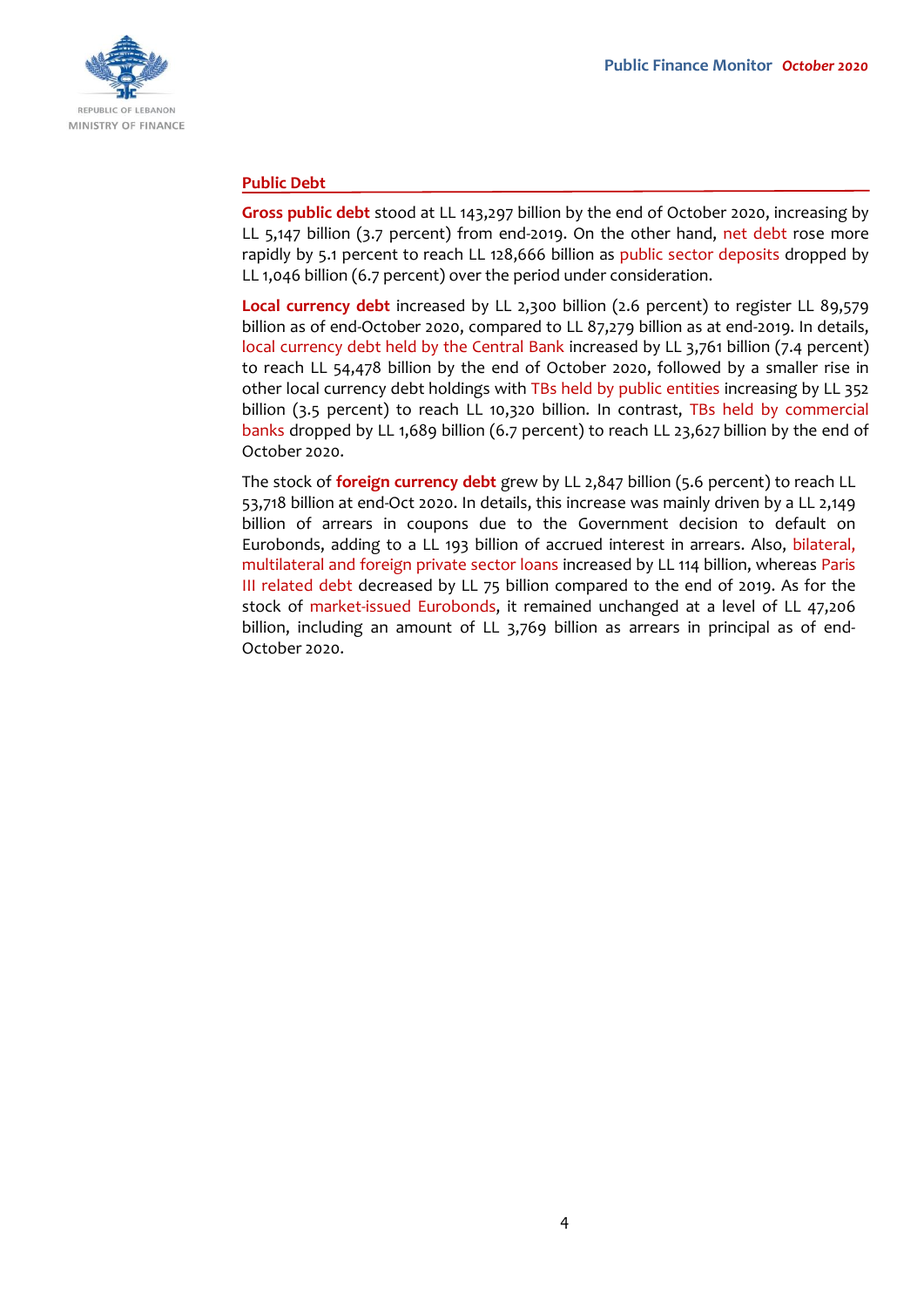

# **SECTION 1: REVENUE OUTCOME**

### **Table 2: Total Revenues**

| (LL billion)                      | 2019    | 2020    | % Change  |
|-----------------------------------|---------|---------|-----------|
|                                   | Jan-Oct | Jan-Oct | 2020/2019 |
| <b>Budget Revenues, of which:</b> | 13,475  | 10,680  | $-20.74%$ |
| <b>Tax Revenues</b>               | 10,837  | 8,493   | $-21.6%$  |
| Non-Tax Revenues                  | 2,638   | 2,187   | $-17.09%$ |
| <b>Treasury Receipts</b>          | 662     | 1,343   | 102.8%    |
| <b>Total Revenues</b>             | 14,137  | 12,023  | $-15.0%$  |

*Source: MOF, DGF*

## **Table 3: Tax Revenues**

| (LL billion)                                         | 2019    | 2020    | % Change  |
|------------------------------------------------------|---------|---------|-----------|
|                                                      | Jan-Oct | Jan-Oct | 2020/2019 |
| <b>Tax Revenues:</b>                                 | 10,837  | 8,493   | $-21.6%$  |
| Taxes on Income, Profits, & Capital Gains, of which: | 4,766   | 4,006   | $-15.9%$  |
| Income Tax on Profits                                | 1,337   | 428     | $-68.0%$  |
| Income Tax on Wages and Salaries                     | 844     | 649     | $-23.1%$  |
| Income Tax on Capital Gains & Dividends              | 352     | 121     | $-65.6%$  |
| Tax on Interest Income                               | 2,205   | 2,787   | 26.4%     |
| Penalties on Income Tax                              | 27      | 21      | $-22.9%$  |
| Taxes on Property, of which:                         | 695     | 1,095   | 57.6%     |
| <b>Built Property Tax</b>                            | 204     | 164     | $-19.4%$  |
| Real Estate Registration Fees                        | 405     | 841     | 108.0%    |
| Domestic Taxes on Goods & Services, of which:        | 3,350   | 1,949   | $-41.8%$  |
| Value Added Tax                                      | 2,785   | 1,482   | $-46.8%$  |
| Other Taxes on Goods and Services, of which:         | 338     | 162     | $-52.0%$  |
| Private Car Registration Fees                        | 163     | 106     | $-34.9%$  |
| Passenger Departure Tax                              | 172     | 56      | $-67.7%$  |
| Taxes on International Trade, of which:              | 1,560   | 1,056   | $-32.3%$  |
| Customs                                              | 546     | 255     | $-53.4%$  |
| Excises, of which:                                   | 1,013   | 802     | $-20.9%$  |
| Gasoline Excise                                      | 598     | 643     | 7.6%      |
| Tobacco Excise                                       | 140     | 43      | $-69.5%$  |
| Cars Excise                                          | 264     | 108     | $-59.0%$  |
| Other Tax Revenues (namely fiscal stamp fees)        | 467     | 387     | $-17.2%$  |

*Source: MOF, DGF*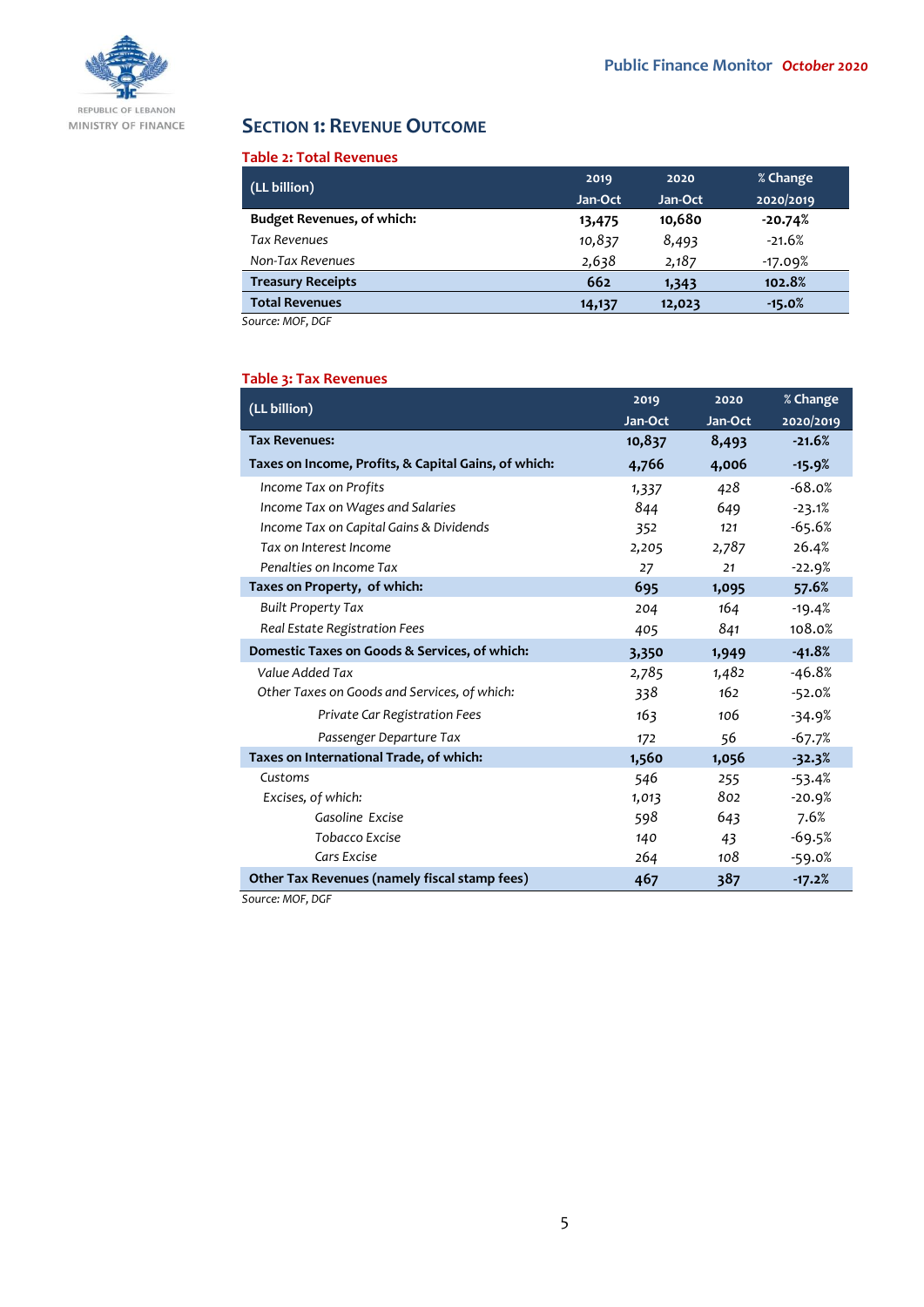

## **Table 4: Non-Tax Revenue**

| (LL billion)                                                            | 2019           | 2020    | % Change  |
|-------------------------------------------------------------------------|----------------|---------|-----------|
|                                                                         | Jan-Oct        | Jan-Oct | 2020/2019 |
| <b>Non-Tax Revenues</b>                                                 | 2,638          | 2,187   | $-17.1%$  |
| Income from Public Institutions and Government<br>Properties, of which: | 1,713          | 1,335   | $-22.0%$  |
| Income from Non-Financial Public Enterprises, of which:                 | 1,553          | 1,230   | $-20.8%$  |
| Revenues from Casino Du Liban                                           | 102            | 72      | $-29.7%$  |
| Revenues from Port of Beirut                                            | 220            | 217     | $-1.3%$   |
| <b>Budget Surplus of National Lottery</b>                               | 26             | 27      | 1.8%      |
| Transfer from the Telecom Surplus                                       | 1,202          | 915     | $-23.9%$  |
| Transfer from Public Financial Institution (BDL)                        | 60             | 60      | $-0.5%$   |
| Property Income (namely rent of Rafic Hariri International<br>Airport)  | 94             | 40      | $-57.2%$  |
| Other Income from Public Institutions (interests)                       | 5              | 5       | $-5.8%$   |
| Administrative Fees & Charges, of which:                                | 691            | 566     | $-18.1%$  |
| Administrative Fees, of which:                                          | 549            | 463     | $-15.8%$  |
| Notary Fees                                                             | 55             | 40      | $-26.1%$  |
| Passport Fees/ General Security                                         | 222            | 138     | $-38.0%$  |
| <b>Vehicle Control Fees</b>                                             | 191            | 233     | 21.8%     |
| Judicial Fees                                                           | 27             | 24      | $-13.0%$  |
| Driving License Fees                                                    | 17             | 12      | $-30.0%$  |
| Administrative Charges                                                  | 34             | 16      | $-52.1%$  |
| Sales (Official Gazette and License Number)                             | $\overline{2}$ | 1       | $-37.2%$  |
| Permit Fees (mostly work permit fees)                                   | 76             | 60      | $-21.0%$  |
| Other Administrative Fees & Charges                                     | 29             | 25      | $-12.0%$  |
| <b>Penalties &amp; Confiscations</b>                                    | 31             | 17      | $-43.0%$  |
| Other Non-Tax Revenues (mostly retirement deductibles)                  | 204            | 269     | 31.6%     |
| Source: MOE, DGE                                                        |                |         |           |

*Source: MOF, DGF*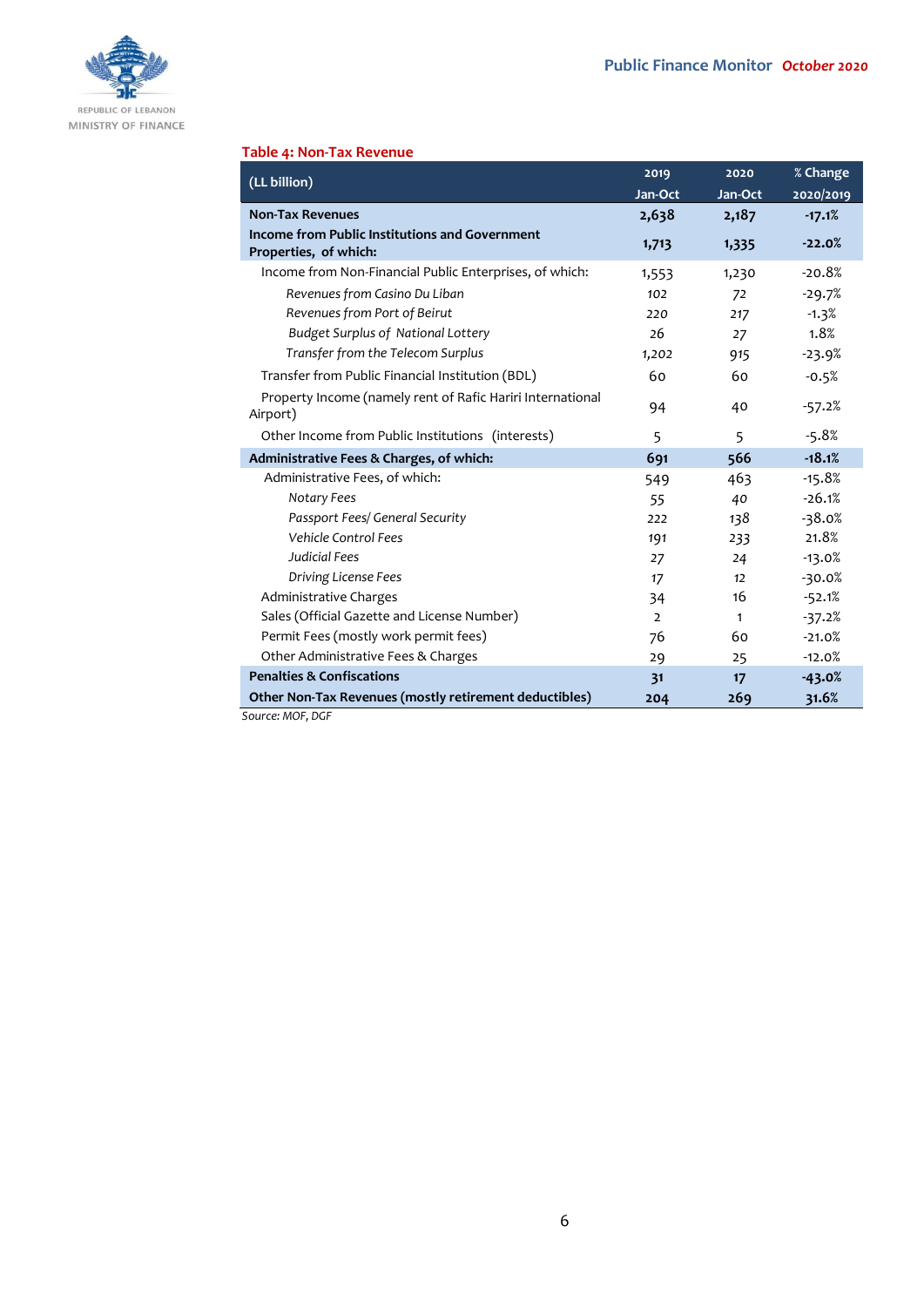

# **SECTION 2: EXPENDITURE OUTCOME**

## **Table 5: Expenditure by Economic Classification**

| (LL billion)                                                                                               | 2019         | 2020    | % Change  |
|------------------------------------------------------------------------------------------------------------|--------------|---------|-----------|
|                                                                                                            | Jan-Oct      | Jan-Oct | 2020/2019 |
| 1. Current Expenditures                                                                                    | 17,762       | 13,849  | $-22.0%$  |
| 1.a Personnel Cost, of which                                                                               | 8,133        | 8,211   | 1.0%      |
| Salaries, Wages and social benefits                                                                        | 4,928        | 5,064   | 2.8%      |
| Retirement and End of Service Compensations, of which:                                                     | 2,850        | 2,759   | $-3.2%$   |
| Retirement                                                                                                 | 2,221        | 2,373   | 6.8%      |
| End of Service                                                                                             | 629          | 386     | $-38.7%$  |
| Transfers to Public Institutions to Cover Salaries                                                         | 355          | 388     | 9.2%      |
| 1.b Interest Payments, of which: (1)                                                                       | 6,183        | 2,323   | $-62.4%$  |
| Domestic Interest Payments                                                                                 | 3,927        | 2,101   | $-46.5%$  |
| Foreign Interest Payments                                                                                  | 2,256        | 2,227   | $-1.2%$   |
| 1.d Foreign Debt Principal Repayment                                                                       | 211          | 162     | $-23.1%$  |
| 1.e Materials and Supplies, of which:                                                                      | 270          | 337     | 24.6%     |
| Nutrition                                                                                                  | 69           | 37      | $-46.3%$  |
| Fuel Oil                                                                                                   | 28           | 6       | $-77.8%$  |
| <b>Medicaments</b>                                                                                         | 101          | 238     | 136.3%    |
| 1.f External Services                                                                                      | 112          | 127     | 13.3%     |
| 1.g Various Transfers, of which:                                                                           | 2,330        | 2,112   | $-9.4%$   |
| EDL <sup>(2)</sup>                                                                                         | 1,969        | 1,114   | $-43.4%$  |
| <b>NSSF</b>                                                                                                | O            | 50      |           |
| Higher Council of Relief                                                                                   | O            | 325     |           |
| Contributions to non-public sectors                                                                        | 189          | 197     | 4.1%      |
| Transfers to Directorate General of Cereals and Beetroot (3)                                               | 12           | o       | $-100.0%$ |
| 1.h Other Current, of which:                                                                               | 423          | 499     | 17.8%     |
| Hospitals                                                                                                  | 335          | 411     | 22.8%     |
| Others(judgments & reconciliations, mission costs, other)                                                  | 84           | 82      | $-2.6%$   |
| 1.i Other Financial expenses                                                                               | $\mathbf{1}$ | o       | $-100.0%$ |
| 1.j Interest subsidy                                                                                       | 99           | 79      | $-20.4%$  |
| 2. Capital Expenditures                                                                                    | 832          | 392     | $-52.9%$  |
| 2.a Acquisitions of Land, Buildings, for the Construction of<br>Roads, Ports, Airports, and Water Networks | 0            | 0       | $-99.1%$  |
| 2.b Equipment                                                                                              | 92           | 52      | $-43.5%$  |
| 2.c Construction in Progress, of which:                                                                    | 461          | 203     | $-56.0%$  |
| Displaced Fund                                                                                             | 0            | O       |           |
| Council of the South                                                                                       | 49           | 30      | $-38.2%$  |
| CDR                                                                                                        | 203          | 79      | $-61.2%$  |
| Ministry of Public Work and Transport                                                                      | 63           | 33      | $-47.2%$  |
| Other of which:                                                                                            | 145          | 58      | $-60.1%$  |
| Higher Council of Relief                                                                                   | 35           | 5       | $-85.7%$  |
| 2.d Maintenance                                                                                            | 245          | 118     | $-51.9%$  |
| 2.e Other Expenditures Related to Fixed Capital Assets                                                     | 33           | 19      | $-42.8%$  |
| 3. Budget Advances (4)                                                                                     | 159          | 252     | 58.3%     |
| 4. Customs Administration (exc. Salaries and Wages) (5)                                                    | 90           | 84      | $-6.7%$   |
| 5. Treasury Expenditures (6)                                                                               | 1,359        | 1,670   | 22.9%     |
| Municipalities                                                                                             | 714          | 574     | $-19.6%$  |
| Guarantees                                                                                                 | 81           | 71      | $-11.7%$  |
| Deposits <sup>(7)</sup>                                                                                    | 251          | 136     | $-46.0%$  |
| Other, of which:                                                                                           | 314          | 889     | 183.6%    |
| VAT Refund                                                                                                 | 240          | 145     | $-39.7%$  |
| 6. Total Expenditures (Excluding CDR Foreign Financed)                                                     | 20,202       | 16,247  | $-19.6%$  |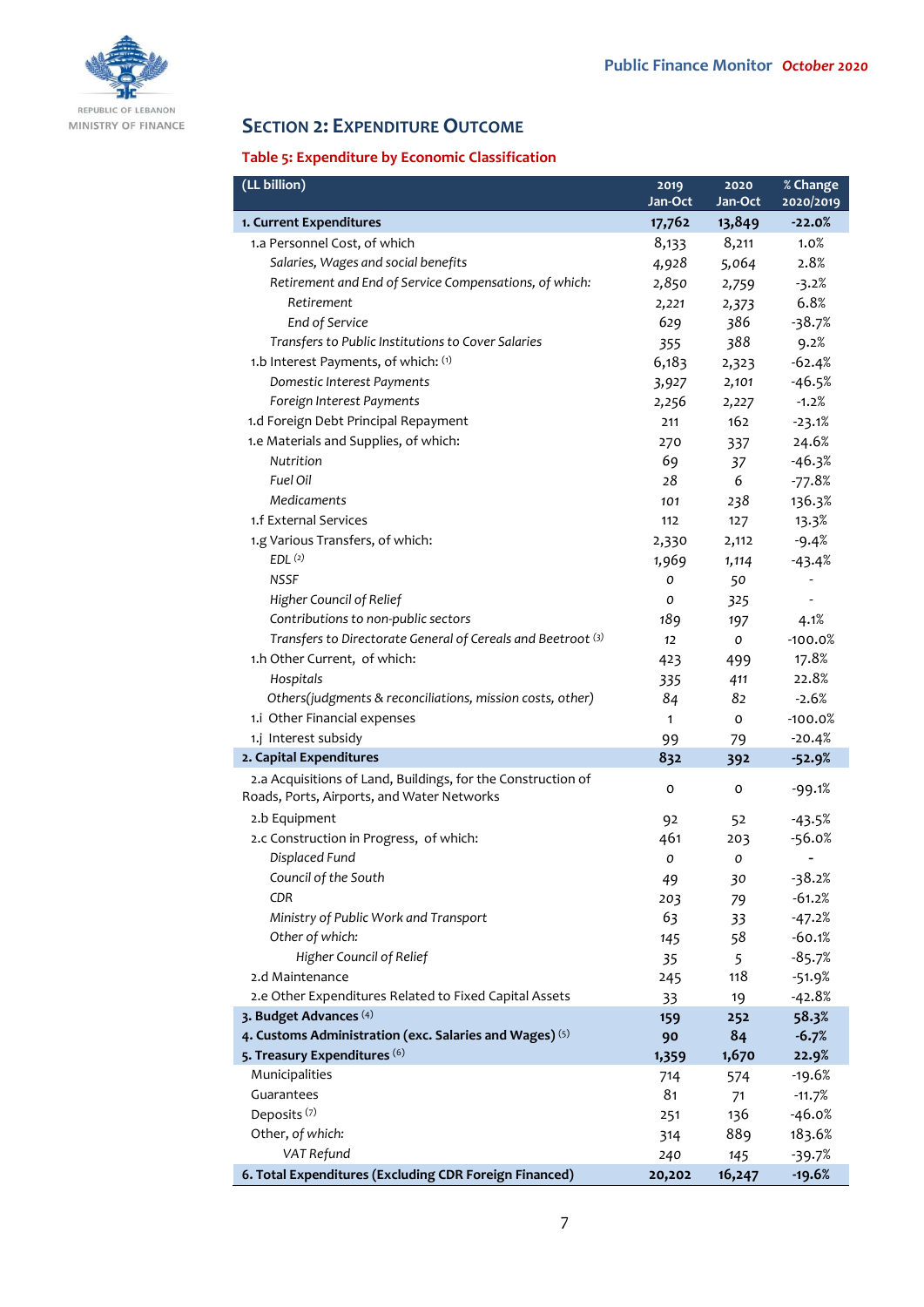

REPUBLIC OF LEBANON MINISTRY OF FINANCE

*Source: Statement of Account 36, Cashier Spending, Public Debt Department Figures, Fiscal Performance Gross Adjustment Figures*

*(1) For a detailed breakdown of interest payments, kindly refer to table 6.*

*(2) For a detailed breakdown of transfers to EDL, kindly refer to table 7. EDL has been reclassified to various transfers from "other treasury expenditures", following the reclassification of the 2009 Budget Proposal and in line with the Fiscal Performance.*

*(3) Transfers to Directorate General of Cereals and Beetroot include both administrative expenses and payments for wheat subsidy.*

*(4) Budget Advances were previously classified under "other". Given their growth, and in line with the Ministry of Finance's efforts to ensure transparency, they will be published in a separate line. They will be regularized at a later stage, and it is only after their regularization that they can be classified according to their economic nature in the budget system.*

*(5) Customs administrations include payments - excluding salaries and wages - made to customs and paid from customs cashiers. They can only be classified after Customs submit the supporting documents to the Directorate General of Finance.*

*(6) Starting December 2011, the Treasury expenditures section in the monthly, quarterly and yearly reports and its corresponding figures differ from the eponym section appearing in the Fiscal performance reports published by the Ministry of Finance because of the reclassification affecting certain payments from guarantees and treasury advances accounts which are manually reclassified in their budgetary economic classification articles.*

*(7) Deposit payments are payments made by the treasury to public administrations, institutions, municipalities, and funds, from revenues it has collected on their behalf.*

#### **Table 6: Details of Debt Service Transactions(1)**

| (LL billion)                         | 2019<br>Jan-Oct | 2020<br>Jan-Oct | % Change<br>2020/2019 |
|--------------------------------------|-----------------|-----------------|-----------------------|
| <b>Interest Payments</b>             | 6,183           | 2,323           | $-62.4%$              |
| Local Currency Debt                  | 3,927           | 2,101           | $-46.5%$              |
| Foreign Currency Debt, of which:     | 2,256           | 223             | $-90.1%$              |
| Eurobond Coupon Interest*            | 2,173           | 157             | $-92.8%$              |
| Special bond Coupon Interest*        | 0.2             | 0.1             | $-69.7%$              |
| Concessional Loans Interest Payments | 82              | 65              | $-20.3%$              |
| Foreign Debt Principal Repayment     | 211             | 162             | $-23.1%$              |

*Source: MOF, DGF*

*(1) Please note that the classification of debt service expenditures is now broken into two separate categories as follows: Interest Payments (as per GFS classification) and repayment of principal on concessional loans earmarked for project financing.*

*\* Includes general expenses related to the transaction*

#### **Table 7: Transfers to EDL**

| 2019    | 2020    | % Change  |
|---------|---------|-----------|
| Jan-Oct | Jan-Oct | 2020/2019 |
| 1,969   | 1,114   | -43.4%    |
| 4       | ₹       | $-28.4%$  |
| 1,965   | 1.111   | $-43.4%$  |
|         |         |           |

*Source: MOF, DGF*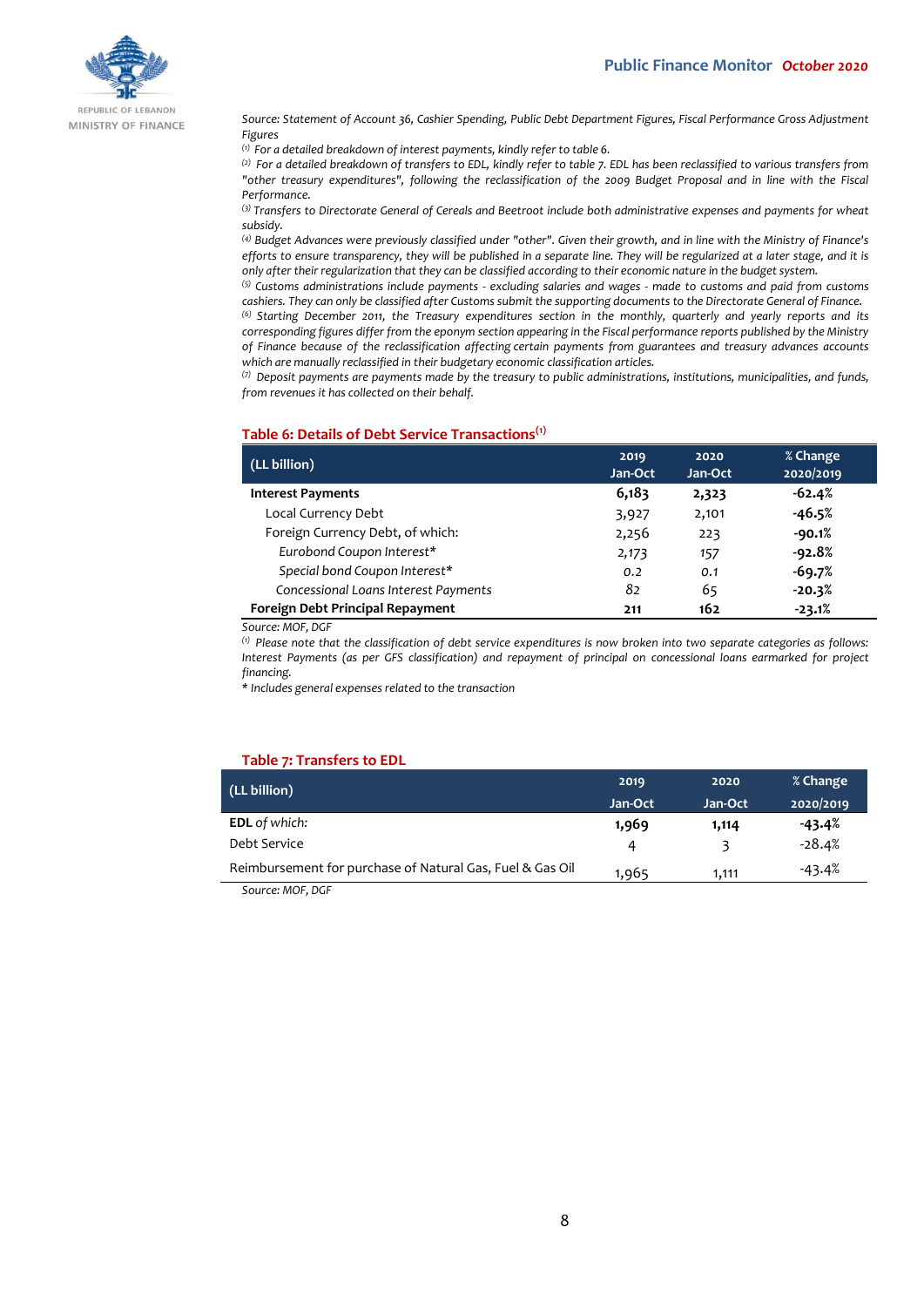

## **SECTION 3: PUBLIC DEBT**

## **Table 8: Public Debt Outstanding by Holder as of End-Oct 2020**

| (LL billion)                                                   | <b>Dec-18</b> | Dec-19        | Oct-20  | $\%$<br><b>Change</b><br>Oct 20 $/$<br><b>Dec 19</b> |
|----------------------------------------------------------------|---------------|---------------|---------|------------------------------------------------------|
| <b>Gross Public Debt</b>                                       | 128,347       | 138,150       | 143,297 | 3.7%                                                 |
| <b>Local Currency Debt</b>                                     | 77,852        | 87,279        | 89,579  | 2.6%                                                 |
| * Accrued Interest Included in Debt                            | 1,123         | 1,294         | 1,488   | 15.0%                                                |
| a. Central Bank                                                | 39,006        | 50,717        | 54,478  | 7.4%                                                 |
| b. Commercial Banks (Including REPOs)                          | 27,402        | 25,316        | 23,627  | $-6.7%$                                              |
| c. Other Local Currency Debt (T-bills), of which:              | 11,444        | 11,246        | 11,474  | 2.0%                                                 |
| <b>Public Entities</b>                                         | 9,956         | 9,968         | 10,320  | 3.5%                                                 |
| Contractor bonds $(1)$                                         | 166           | 120           | 120     | 0.0%                                                 |
| Foreign Currency Debt <sup>(2)</sup>                           | 50,495        | 50,871        | 53,718  | 5.6%                                                 |
| a. Bilateral, Multilateral and Foreign Private Sector<br>Loans | 2,920         | 2,850         | 2,964   | 4.0%                                                 |
| b. Paris III Related Debt (Eurobonds and Loans)(3)             | 344           | 242           | 167     | $-31.1%$                                             |
| c. Market-Issued Eurobonds, of which:                          | 46,678        | 47,206        | 47,206  | 0.0%                                                 |
| Arrears in Principal                                           | $\mathcal{O}$ | $\mathcal{O}$ | 3,769   |                                                      |
| d. Accrued Interest on Eurobonds                               | 547           | 570           | 1,039   | 82.3%                                                |
| e. Arrears in Coupons                                          | $\Omega$      | $\circ$       | 2,149   |                                                      |
| f. Accrued interest in Arrears                                 | $\Omega$      | $\Omega$      | 193     |                                                      |
| g. Special T-bills in Foreign Currency <sup>(4)</sup>          | 6             | 3             | 0       | $-100.0%$                                            |
| <b>Public Sector Deposits</b>                                  | 14,186        | 15,677        | 14,631  | $-6.7%$                                              |
| <b>Net Debt</b>                                                | 114,161       | 122,473       | 128,666 | 5.1%                                                 |
| Gross Market Debt <sup>(5)</sup>                               | 76,204        | 74,441        | 75,427  | 1.3%                                                 |
| % of Total Debt                                                | 59%           | 54%           | 53%     |                                                      |

*Source: MOF, DGF*

(1) Contractor bonds issued in LBP. Contractor bonds issued in USD are listed under "Special T-bills in foreign currency". (2) Figures for Dec 18- Dec 19 may differ from previously published data due to updated information regarding bilateral and multilateral loans in the DMFAS system.

<sup>(3)</sup> Eurobonds Issued to Malaysia as part of its Paris III contribution, IBRD loan, UAE loan, the first tranche of the French loan received in February 2008 and the second tranche received in October 2012.

(4) Special Tbs in foreign currency (expropriation and contractor bonds).

(5) Gross market debt equals gross debt less the portfolios of the BDL, NSSF, bilateral and multilateral loans and Paris III related debt.